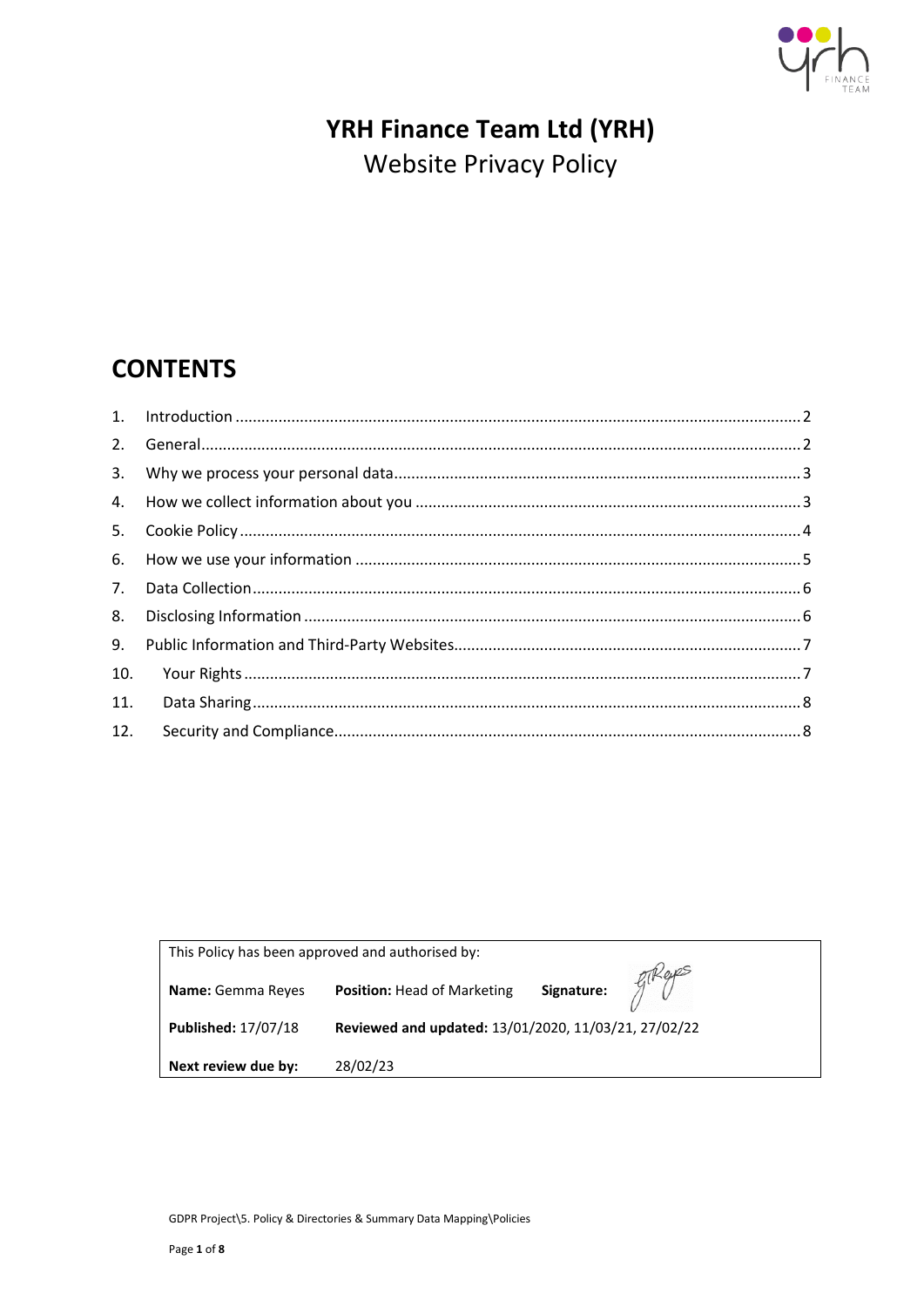

## <span id="page-1-0"></span>**1. Introduction**

This Website Privacy Policy explains the what, how and why of the information we collect when you visit our website. It also explains the specific ways we use and disclose that information. We want to make it clear that we take your privacy extremely seriously and we never sell your data for sales or marketing use. We aim to respect your privacy and are committed to protecting the confidentiality of your personal information. Our aim is to be as clear and open as possible about what we do and why.

This Website Privacy Policy is effective as of 21 May 2018.

For questions related to this Website Privacy Policy please contact our Data Protection Team by emailing [data@yourrighthand.co.uk](mailto:data@yourrighthand.co.uk)

## <span id="page-1-1"></span>**2. [General](https://www.communigator.co.uk/privacy-policy/#gb)**

## **2.1 Definitions**

These definitions should help you understand this policy and add clarity to any terms that we use within it:

"We," "us," "our" and "YRH" refer to YRH Finance Team Limited. Our contact details are: The Hub, Farnborough Business Park, Fowler Avenue, Farnborough, GU14 7JP. Tel: 01252820002. Website[: www.yourrighthand.co.uk](http://www.yourrighthand.co.uk/)

"You" refers to a person who visits our Website

"Personal Information" means any information that identifies or can be used to identify you, directly or indirectly, including, but not limited to, first and last name, email address, business name and phone number.

This Website Privacy Policy applies to this specific website, as well as any other sites or mobile applications owned or operated by us. The website, and any web pages, interactive features, applications, widgets, blogs, social networks, social network "tabs" or other online, mobile or wireless offerings that post a link to this Website Privacy Policy, whether accessed via computer, mobile device or other technology, manner or means.

While providing the Service, and as described in more detail below, we may collect Personal Information about a website visitor, person or email address.

We are committed to protecting any data that we collect concerning you. By using our Website, you agree to the use of the data that we collect in accordance with this Website Privacy Policy.

## **2.2 Changes**

We may change this Website Privacy Policy at any time and it will supersede this version of our Policy. The most recent version of the Website Privacy Policy is reflected by the 'reviewed and updated' date at the top of this Website Privacy Policy.

All updates and amendments are effective immediately upon notice, which may be given by any means, including, but not limited to, posting a revised version of this Website Privacy Policy or other notice on the website.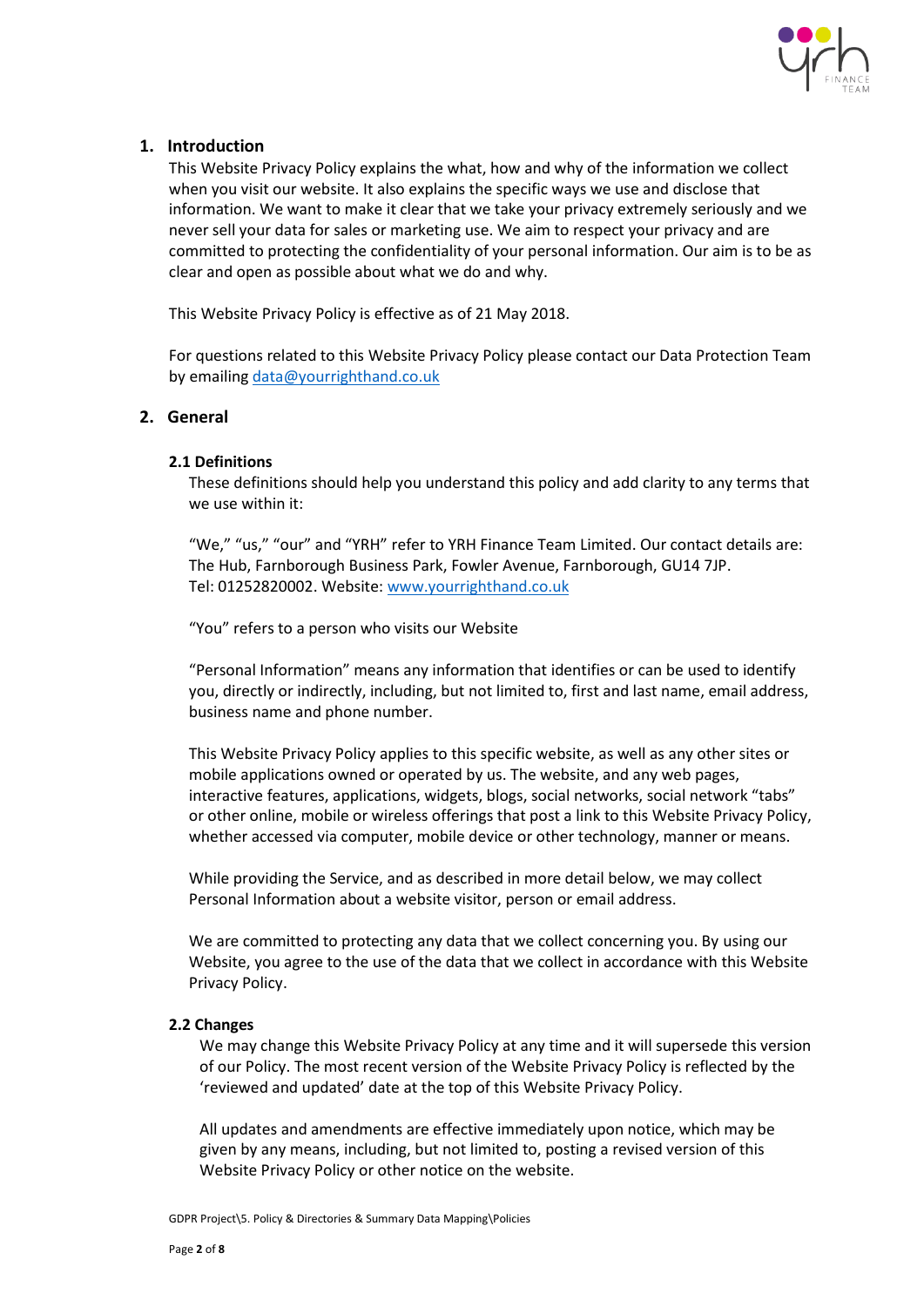

We will take reasonable steps to draw your attention to any changes, however, we encourage you to review this Website Privacy Policy often to stay informed of changes that may affect you, as your continued use of the website signifies your continuing consent to be bound by this Website Privacy Policy. Our electronically or otherwise properly stored copies of this Website Privacy Policy are each deemed to be the true, complete, valid, authentic, and enforceable copy of the version of this Website Privacy Policy which were in effect on each respective date you visited the Website.

#### **2.3 Scope**

This Website Privacy Policy is effective with respect to any data that we have collected, or collect, about and/or from you.

#### **2.4 Questions, Concerns & Contact Information**

If you have any questions or comments, or if you want to update, delete or change any Personal Information we hold, or you have a concern about the way in which we have handled any privacy matter, please contact our Data Protection Team by emailing [data@yourrighthand.co.uk](mailto:data@yourrighthand.co.uk)

## <span id="page-2-0"></span>**3. [Why we process your personal data](https://www.communigator.co.uk/privacy-policy/#wwpypd)**

We process your personal data primarily on the basis of Legitimate Interest as a business but only if necessary, for the purpose we collected it for. We will also process data on the basis of contractual and transactional obligation where necessary. We may process your data for;

- Sales and marketing activities such as calls, emails and other types of communications
- Understanding how you interact with the website and social media

We will only store your data, for as long as we need it to undertake any of the processes listed above.

## <span id="page-2-1"></span>**4. [How we collect information about you](https://www.communigator.co.uk/privacy-policy/#aboutyou)**

When you use the website, submit a contact form or communicate with us in any way, you are voluntarily giving us information that we collect. That information may include either your name, physical address, email address, IP address, and/or phone number. By giving us this information, you agree to this information being collected, used, disclosed, transferred within the United Kingdom (to our data storage centre in England) and stored by us, as described in this Website Privacy Policy.

## **4.1 Automatically**

When you browse our website, we may collect information about your visit to our website and your web browsing. That information may include your IP address, your operating system, your browser ID, your browsing activity, and other information about how you interacted with our website. We may collect this information as a part of log files as well as through the use of cookies or other tracking technologies. Our use of cookies and other tracking technologies is provided below.

#### **4.2 IP address lookup**

We use third parties to provide information about visitors to our websites. When you visit our website, we will record your IP address. This address will be matched against public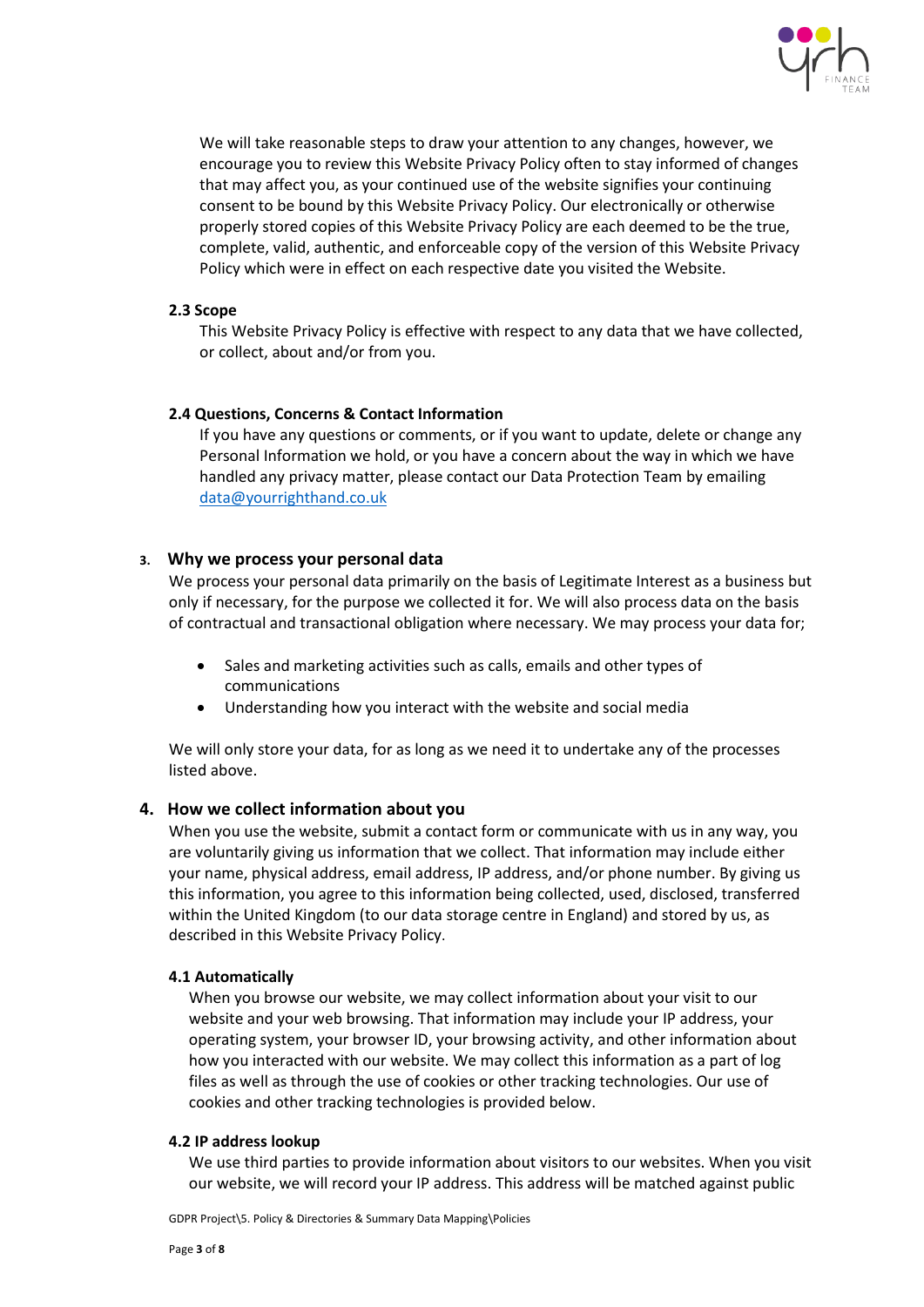

and proprietary IP address databases to provide us with information about your visit. This information may identify the organisation to whom the IP address is registered but not individuals. In some limited cases i.e. single person companies, it may be possible to identify personal data from publicly available ICANN data.

#### **4.3 Beacons/Pixels**

In our marketing emails we use web beacons. When we send emails, we may track behaviour such as who opened the emails, who clicked the links and which pages of our website they have visited. This allows us to measure the performance of our email campaigns. To do this, we include single pixel, also called web beacons, in emails we send. Web beacons allow us to collect information about when you open the email, your IP address, your browser or email client type, and other similar details. Reports are also available to us when we send email to you, so we may collect and review that information.

#### **Who will see your data?**

Your data will only be seen and used by a member of YRH staff or a principal, consultant, agent or contractor representing YRH. We operate a role-based access policy for personal data. This means that an employee will only have access to personal data if they need that access to do their job. We do not share the personal data of prospects or clients with any third parties.

## <span id="page-3-0"></span>**5. Cookie Policy**

#### **What are Cookies?**

Cookies are small text files that are placed on to your computer by websites that you visit. They are used to make websites work, to improve efficiency of websites, to improve the user's experience and to provide usage information on websites. This information should make your website visits more productive by storing and using information on your website preferences and habits. Your web browser can choose whether or not to accept cookies. Most web browser software is initially set up to accept them.

We may offer cookies to you and you should ensure that your web browser is set up to not accept cookies if you do not wish to receive them. Please note that if you disable cookies, some services or website functionality may not be available.

We may use various technologies to collect and store information when you use our website, and this may include using cookies and similar tracking technologies to analyse trends, administer the website, track users' movements around the website, and gather demographic information about our user base as a whole.

The cookies we use allow us to provide important site functionality. They also allow us to remember what links and pages have been clicked or viewed during a session. If you have provided us with personal data, completing a contact form for example, we may associate this personal data with other information.

By using your browser controls, you are always in control of the cookies we store and access on your computer. For comprehensive information on how to change your cookie settings in a wide variety of different web browsers, visit [www.aboutcookies.org.](http://www.aboutcookies.org/)

These are the cookies used by YRH: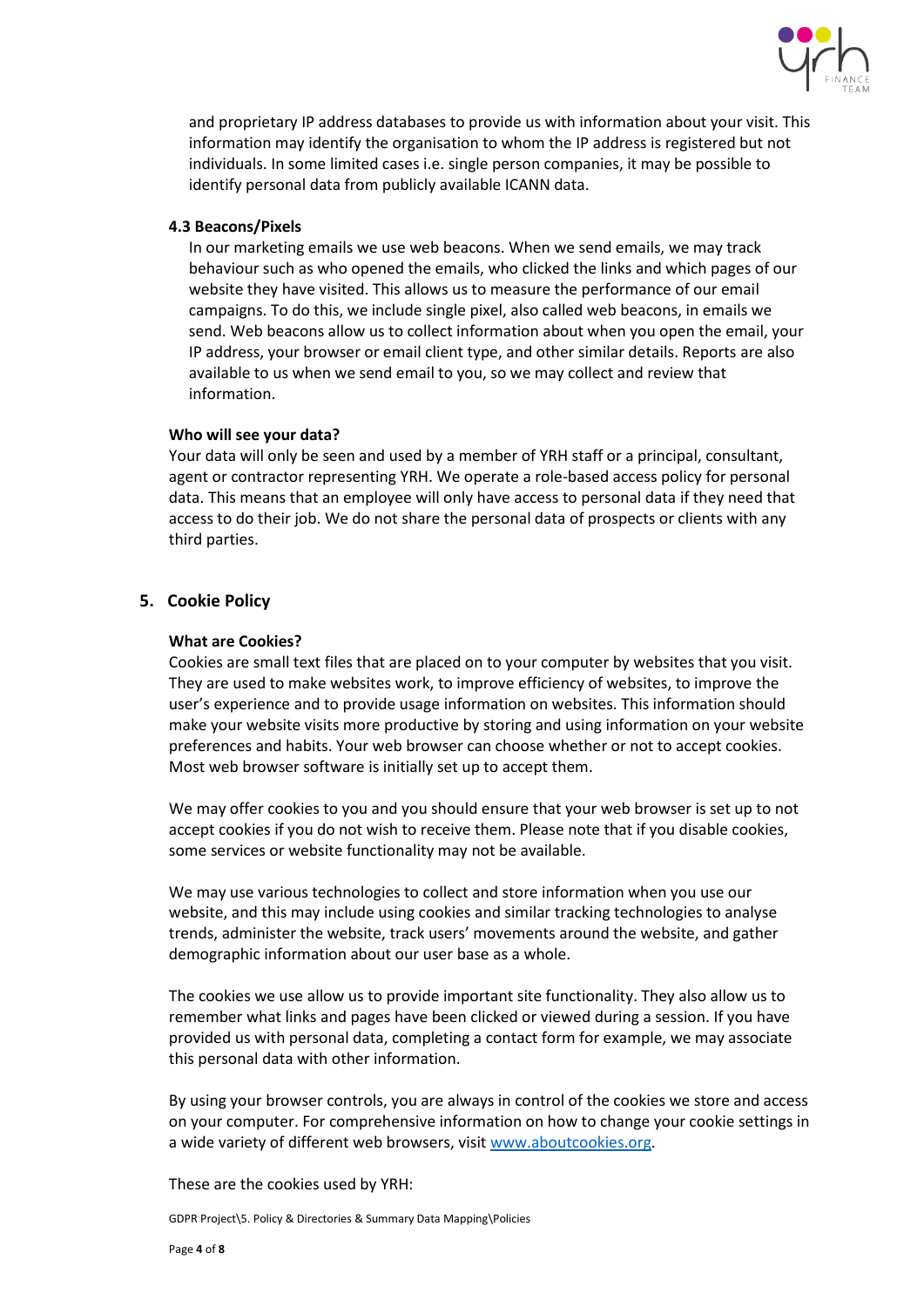

#### **5.1 Google Analytics Cookies**

Google Analytics is a website monitoring tool that allows users to see volumes of website visitors, their source, and to analyse how the content of their website is viewed and navigated. This in turn allows optimisation of the content and pages and the marketing programs that drive traffic to the website. Google Analytics does not store any personal information about website visitors but does use persistent cookies to identify repeat visitors. You may universally opt-out of all Google Analytics tracking used by all websites by visiting <https://tools.google.com/dlpage/gaoptout>

#### **5.2 GatorLeads Cookies**

GatorLeads is a tool that YRH use to identify the business or organisation that website visitors belong to, based on a reverse IP Lookup. GatorLeads also use cookies to process this identification, and personal information about individual users is stored. Cookies used by GatorLeads store information about your current web browsing session (pages viewed, time on site etc) and the dates and times of previous website visits. This information is used by YRH to profile website visitors, in order to better understand the way in which our website content is viewed by different segments. It is also used, for example, to identify the types of organisations that might be interested in attending our Best Practice Seminars.

## **5.3 Email Marketing Post-Click Tracking Cookies**

These cookies are used to report on the pages that have been viewed by visitors to the site who have followed links from our email marketing campaigns. This analysis helps us to understand additional content that is viewed by the contacts in our database and therefore allows us to improve and tailor future campaigns to those contact's specific areas of interest.

#### **You can opt out of Cookies**

You can refuse the use of cookies on this website, visit the www.aboutcookies.org website for further information on how to do this. You can refuse the use of cookies by activating the setting on your browser which allows you to refuse the setting of cookies. You can also delete cookies by clearing your browsing history (this will depend on your browser). Websites which are linked to YRH may also be using cookies. If you have any concerns you should contact the third party website for more information.

## <span id="page-4-0"></span>**6. How we use your information**

We may disclose Personal Information and use personal data acquired from and provided by yourself via this website to fulfil any of your requests and to send you appropriate and useful communications. You should be aware this includes, but not limited to, the types of communications explained in points 6.1, 6.2, 6.3 and 6.4 below.

We use your data for the following purposes:

#### 6.1 **To promote use of our services to you.**

For example, if we collect your Personal Information when you visit our website, we may send you an email inviting you to find out more. You can stop receiving our promotional emails by clicking on the unsubscribe link included in every email we send.

## 6.2 **To send you informational and promotional content in accordance with your marketing preferences.**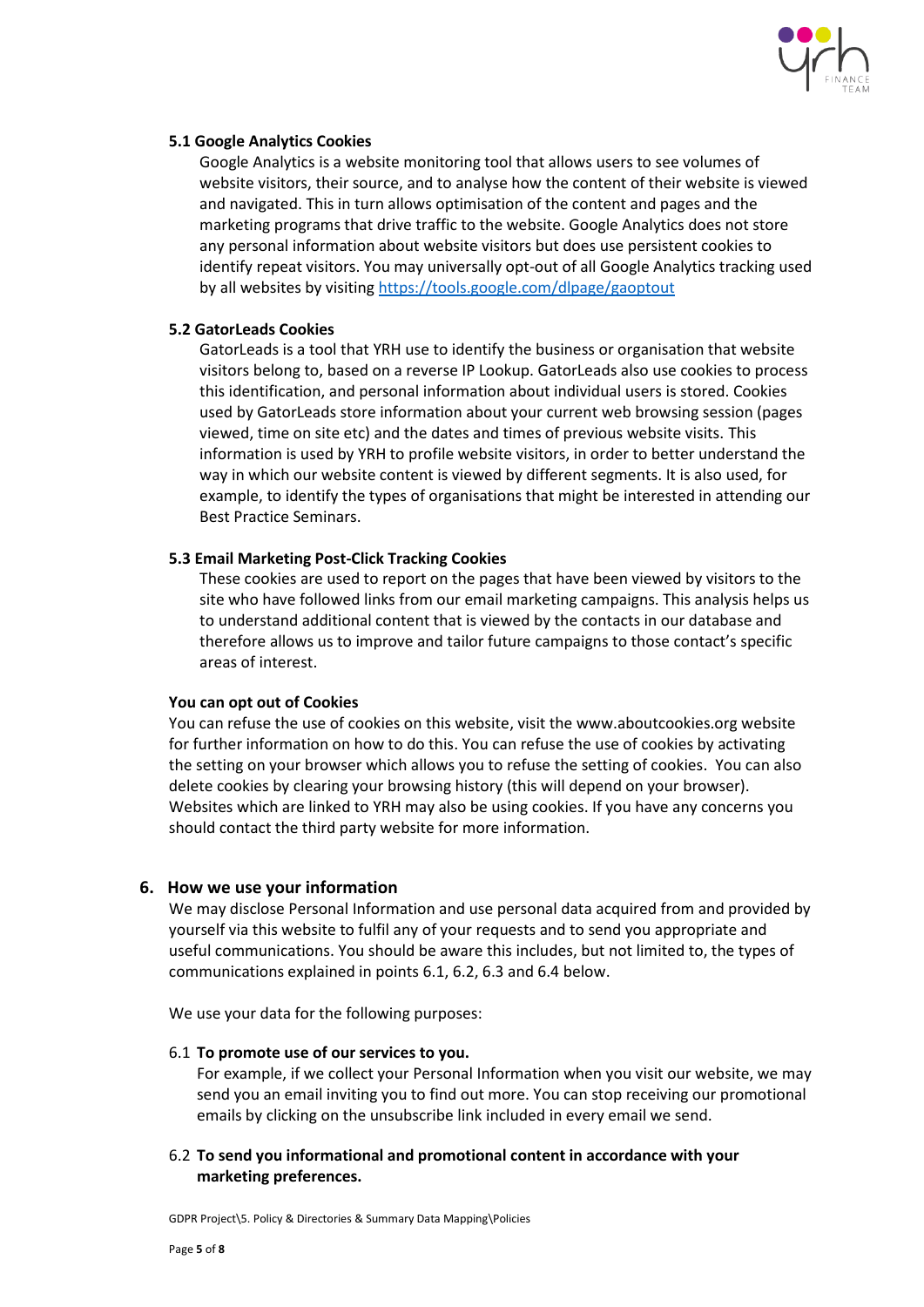

You can stop receiving our promotional emails by clicking on the unsubscribe link included in every email we send.

By processing your Personal Information under Legitimate Interest, you will receive any specific piece(s) of information you requested, as well as allowing us to send you appropriate and useful communications. This includes but is not limited to; our latest assets (whitepapers, guides, reports, infographics, videos and case studies).

At any time, you can update your preferences (or completely unsubscribe/opt-out of our marketing) by clicking the unsubscribe link in any marketing emails you receive from us. The link will always be in the footer of the email. You can also stop receiving emails from us using that same link. If you don't have an email from us to hand and want to update your preferences, please email us at [data@yourrighthand.co.uk](mailto:data@yourrighthand.co.uk)

#### **6.3 To provide, support, and improve the Services we offer.**

This includes, for example, aggregating information from your visit to our website and sharing this information with third parties to improve your use of our website. When we do have to share information with third parties, we take steps to protect your information by requiring these third parties to enter into a contract with us that requires them to use the information we transfer to them in a manner that is consistent with this policy.

## **6.4 To transfer your information in the case of a sale, merger, consolidation, liquidation, reorganisation or acquisition.**

In that event, any acquirer will be subject to our obligations under this Website Privacy Policy, including your rights to access and choice. We will notify you of the change either by sending you an email or posting a notice on our website.

#### **6.5 Combined Information**

We may combine Personal Information with other information we collect or obtain about you (such as information we source from our third party partners), to serve you specifically for advertising or targeting purposes in accordance with this Website Privacy Policy. When we combine Personal Information with other information in this way, we treat it as, and apply all of the safeguards in this Website Privacy Policy applicable to, Personal Information.

## <span id="page-5-0"></span>**7. Data Collection**

(This is data we collect from our visitors and/or users)

Consistent with the uses of Personal Information covered in points 6.1, 6.2, 6.3 and 6.4, we may transfer your Personal Information to companies that help us promote, provide, or support our Services ("Service Providers"). All Service Providers enter into a contract with us that protects Personal Information and restricts their use of any Personal Information consistent with this policy.

## <span id="page-5-1"></span>**8. Disclosing Information**

We do not disclose any Personal Information obtained about you from this website to third parties. We may also use the information to keep in contact with you and inform you of developments associated with our business. You will be given the opportunity to remove yourself from any mailing list. If at any time in the future we should wish to disclose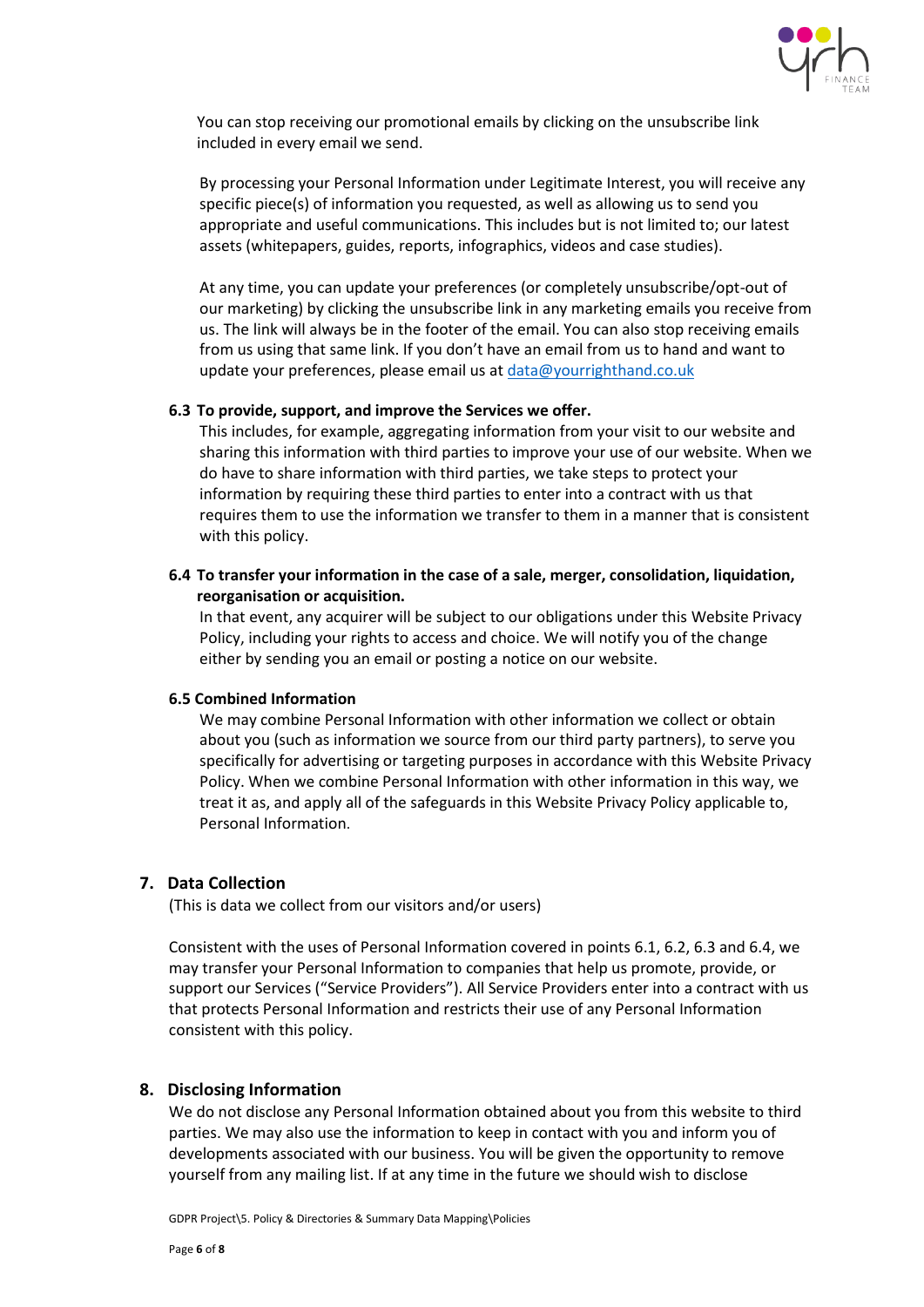

information collected on this website to any third party, it would only be with your knowledge and consent. We may from time to time provide information of a general nature to third parties – for example, the number of individuals visiting our website or completing a contact us form, but we will not use any information that could identify those individuals.

## <span id="page-6-0"></span>**9. [Public Information and Third-Party Websites](https://www.communigator.co.uk/privacy-policy/#third)**

#### **9.1 Social media platforms and widgets**

Our website includes social media features. These features may collect information about your IP address and which page you are visiting on our website, and they may set a cookie to make sure the feature functions properly. Social media features and widgets are either hosted by a third party or hosted directly on our website. We also maintain presences on social media platforms including Facebook, Twitter, and LinkedIn. Any information, communications, or materials you submit to us via a social media platform is done at your own risk without any expectation of privacy. We cannot control the actions of other users of these platforms or the actions of the platforms themselves. Your interactions with those features and platforms are governed by the privacy policies of the companies that provide them.

## **9.2 Links to third-party websites**

Our website may include links to other websites, whose privacy practices may be different from ours. However, once you have used these links to leave our site, you should note that we do not have any control over that other website. Therefore, we cannot be responsible for the protection and privacy of any information which you provide whilst visiting such sites. If you submit Personal Information to any of those sites, your information is governed by their privacy policies.

## <span id="page-6-1"></span>**10. Your Rights**

You have certain rights given to you by law, that means you have an amount of control over your personal data that we process.

## **10.1 Access to Your Personal Data**

This right allows you to confirm that your personal data is being processed and to allow you to check if the processing is lawful.

## **10.2 Correcting Any Mistakes**

The right of rectification allows you to instruct an organisation that is processing your personal data, to rectify any mistakes.

## **10.3 Right to be Forgotten**

You have the right to instruct an organisation to erase your personal data.

## **10.4 Stop Processing**

The right to stop the processing of your personal data

## **10.5 Moving Data**

The right to data portability means that under certain circumstances you will be able to ask for your personal data to be transferred from one organisation to another.